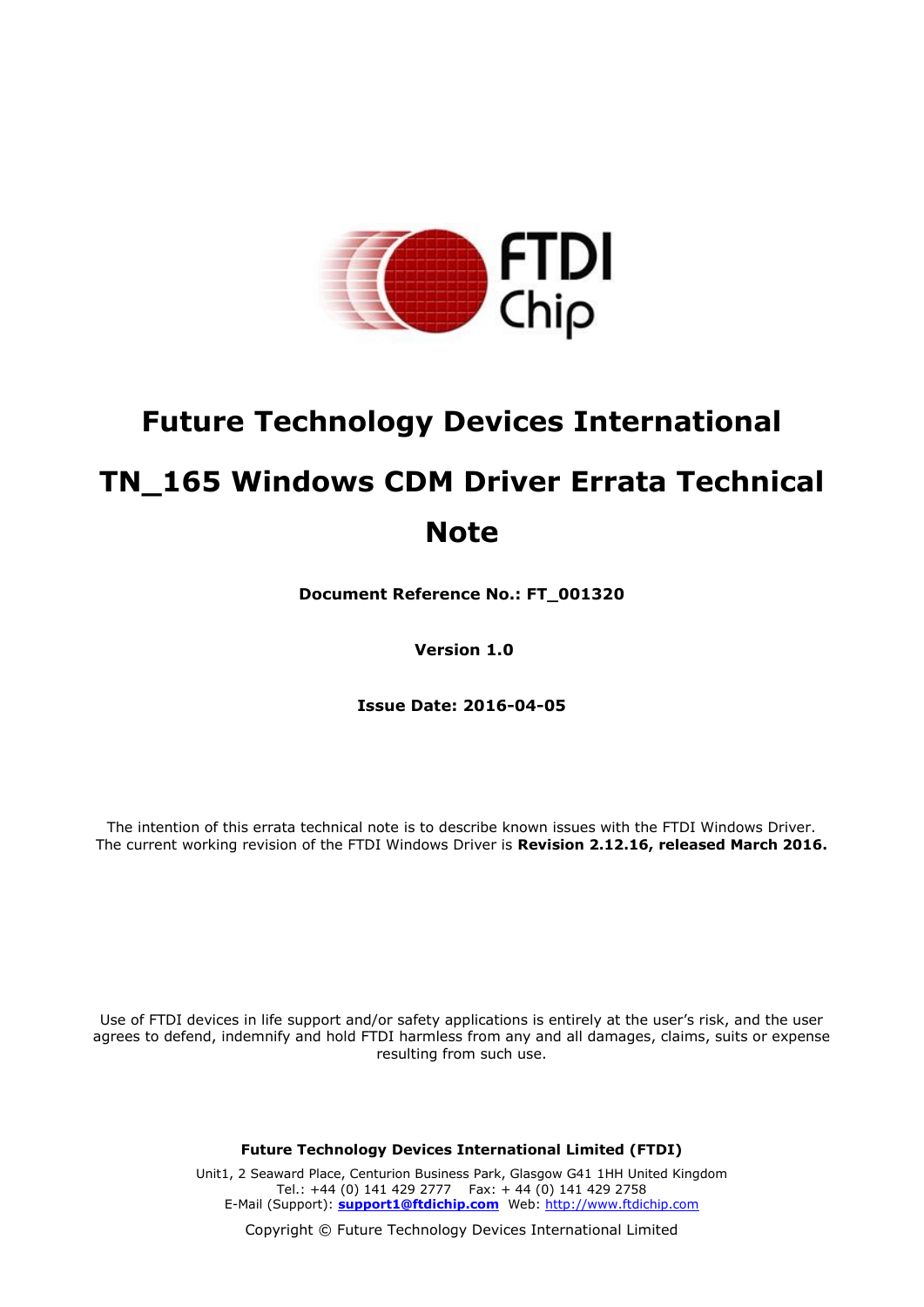

## **Table of Contents**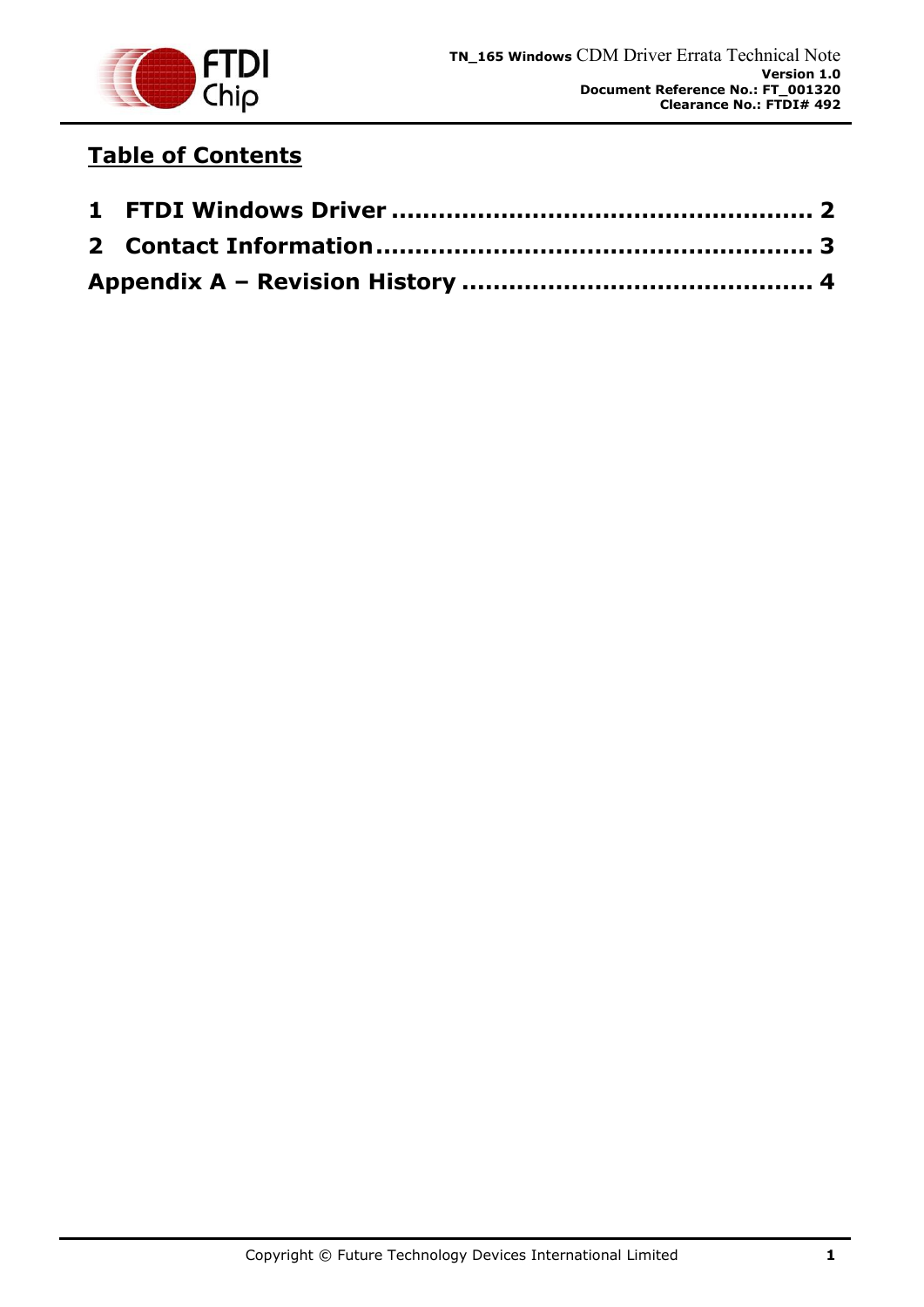

### <span id="page-2-0"></span>**1 FTDI Windows Driver**

#### **Version:**

Windows CDM 2.12.14

#### **Issue:**

An error in the driver is causing functional issues with FTDI devices. The following devices may not operate correctly with this driver: FT-X series, FT232R and FT245R.

#### **Workaround:**

The workaround is to use the latest driver version (currently 2.12.16) available from **FTDI**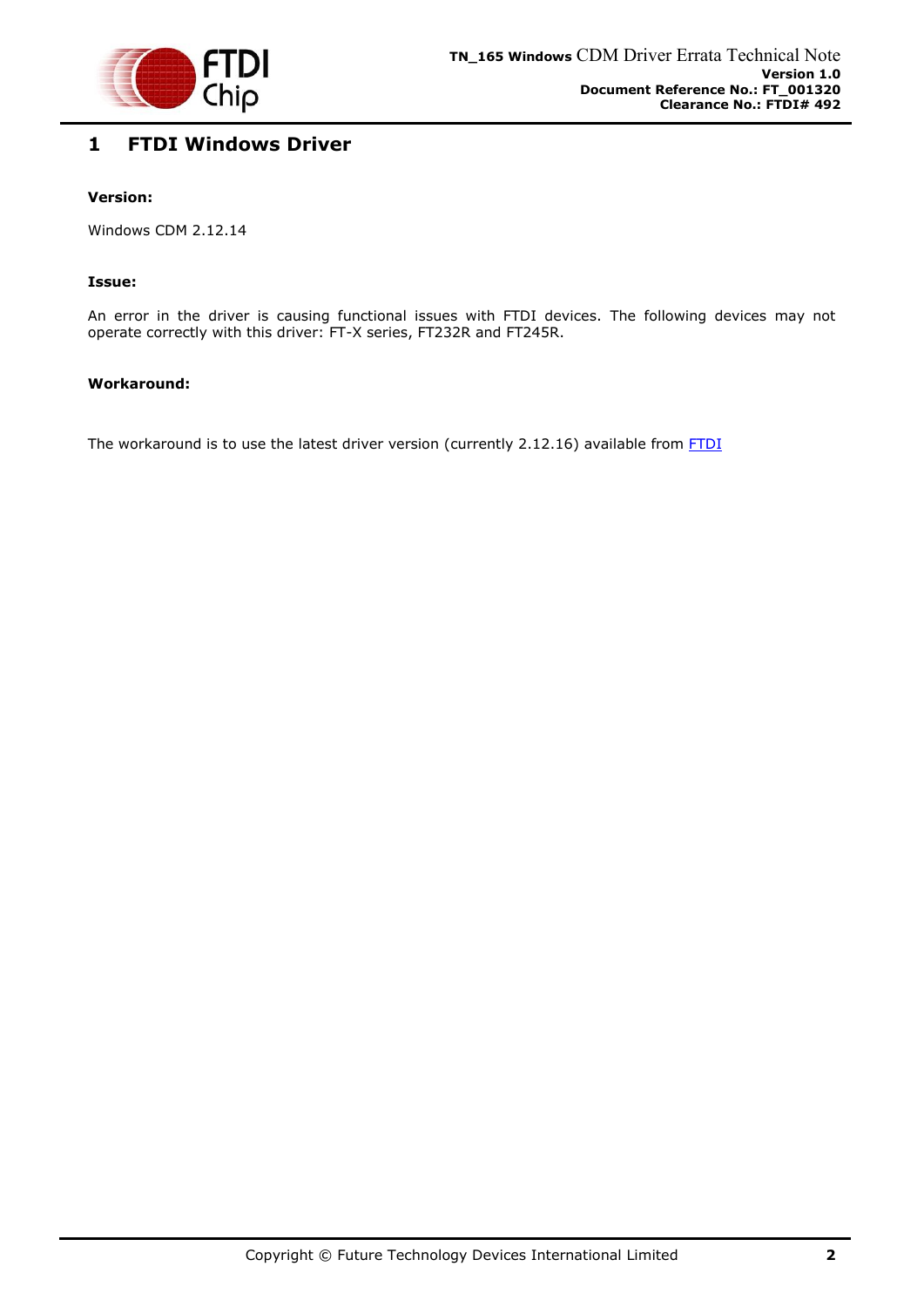

### <span id="page-3-0"></span>**2 Contact Information**

#### **Head Office – Glasgow, UK**

Future Technology Devices International Limited Unit 1, 2 Seaward Place, Centurion Business Park Glasgow G41 1HH United Kingdom Tel: +44 (0) 141 429 2777 Fax: +44 (0) 141 429 2758

E-mail (Sales) sales1@ftdichip.com<br>E-mail (Support) support1@ftdichip.com support1@ftdichip.com E-mail (General Enquiries) admin1@ftdichip.com

#### **Branch Office – Taipei, Taiwan**

Future Technology Devices International Limited (Taiwan) 2F, No. 516, Sec. 1, NeiHu Road Taipei 114 Taiwan , R.O.C. Tel: +886 (0) 2 8797 1330 Fax: +886 (0) 2 8751 9737

E-mail (Sales) tw.sales1@ftdichip.com<br>E-mail (Support) tw.support1@ftdichip.com E-mail (General Enquiries) tw.admin1@ftdichip.com

tw.support1@ftdichip.com

#### **Branch Office – Tigard, Oregon, USA**

Future Technology Devices International Limited (USA) 7130 SW Fir Loop Tigard, OR 97223 USA Tel: +1 (503) 547 0988 Fax: +1 (503) 547 0987

E-Mail (Sales) us.sales@ftdichip.com E-Mail (Support) us.support@ftdichip.com<br>E-Mail (General Enquiries) us.admin@ftdichip.com E-Mail (General Enquiries)

#### **Branch Office – Shanghai, China**

Future Technology Devices International Limited (China) Room 1103, No.666 West Huaihai Road, Shanghai, 200052 China Tel: +86 21 62351596 Fax: +86 21 62351595

E-mail (Sales) cn.sales@ftdichip.com E-mail (Support) cn.support@ftdichip.com E-mail (General Enquiries) cn.admin@ftdichip.com

#### **Web Site**

http://ftdichip.com

#### **Distributor and Sales Representatives**

Please visit the Sales Network page of the FTDI Web site for the contact details of our distributor(s) and sales representative(s) in your country.

System and equipment manufacturers and designers are responsible to ensure that their systems, and any Future Technology Devices International Ltd (FTDI) devices incorporated in their systems, meet all applicable safety, regulatory and system-level performance requirements. All application-related information in this document (including application descriptions, suggested FTDI devices and other materials) is provided for reference only. While FTDI has taken care to assure it is accurate, this information is subject to customer confirmation, and FTDI disclaims all liability for system designs and for any applications assistance provided by FTDI. Use of FTDI devices in life support and/or safety applications is entirely at the user's risk, and the user agrees to defend, indemnify and hold harmless FTDI from any and all damages, claims, suits or expense resulting from such use. This document is subject to change without notice. No freedom to use patents or other intellectual property rights is implied by the publication of this document. Neither the whole nor any part of the information contained in, or the product described in this document, may be adapted or reproduced in any material or electronic form without the prior written consent of the copyright holder. Future Technology Devices International Ltd, Unit 1, 2 Seaward Place, Centurion Business Park, Glasgow G41 1HH, United Kingdom. Scotland Registered Company Number: SC136640